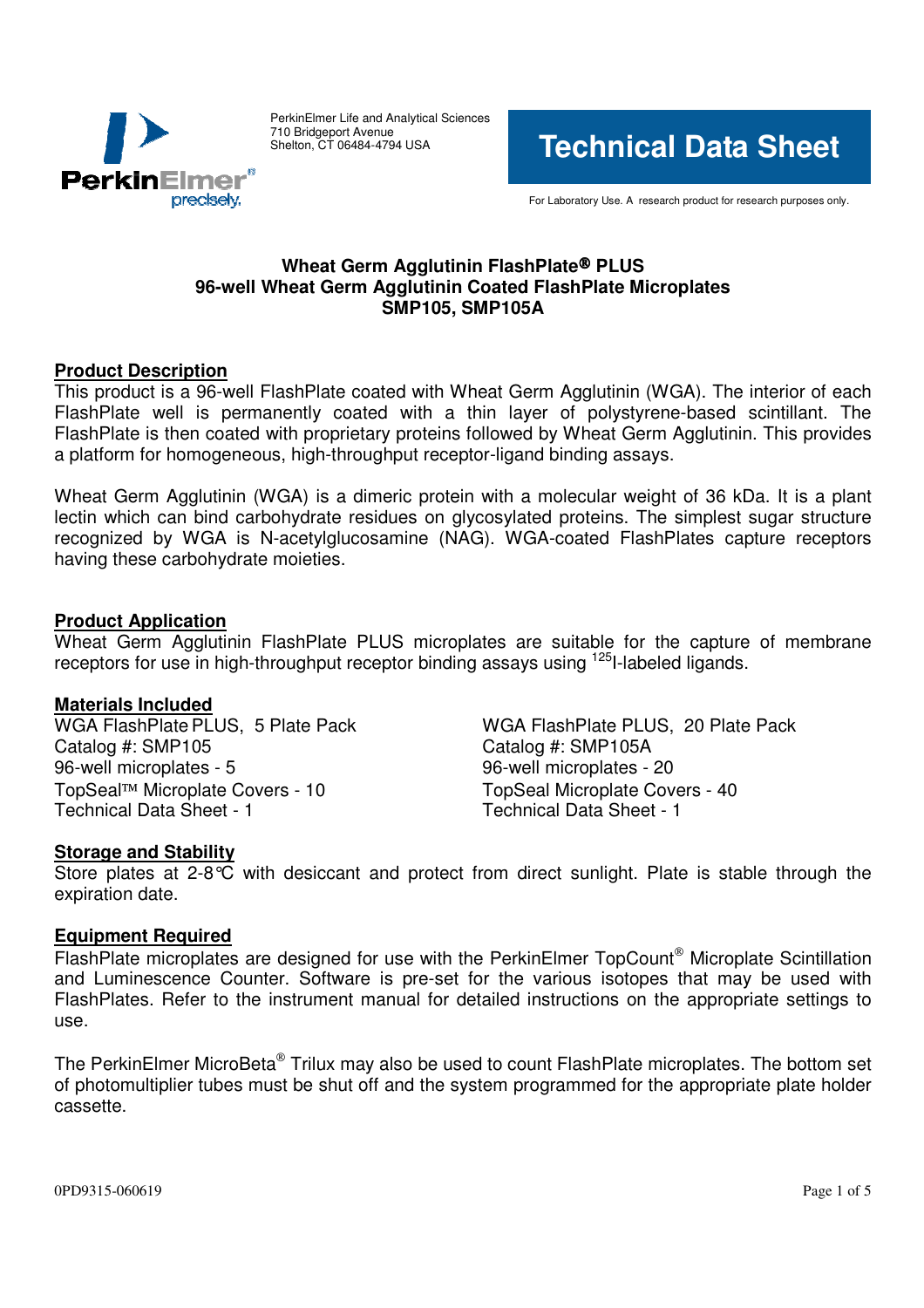Detailed information on the use of both instruments is available. Be sure that counting instrument is set for the appropriate isotope and counting conditions.

# **Coating Volume**

The WGA FlashPlate PLUS has been coated with a volume of 200 µL/well.

# **Performance Characteristics**

#### **Intra-Plate Precision**

The intra-plate precision of the WGA FlashPlate PLUS was tested by assaying an  $IC_{50}$  concentration of [<sup>125</sup>l]-glycophorin<sup>1</sup> on 40 wells in 7 plates each of two different plate lots. The intra-plate % CV and mean cpm value for each test plate is reported below. Inter-plate CV's in this experiment were 5.8% and 4.9% for lots 1 and 2 respectively.



## **Reagent Tolerances**

The DMSO and detergent conditions described below were tested in a glycophorin assay system. These reagents may still interfere with specific assay systems. Each researcher must determine if his/her assay system is sensitive to these reagents.

## **DMSO**

DMSO concentrations up to 10% did not adversely affect the ability of WGA FlashPlates PLUS microplate to bind [<sup>125</sup>l]glycophorin. The plate can tolerate at least overnight incubation with 10% DMSO in the assay buffer and short exposures of 50% DMSO. The direct addition of 100% DMSO to the plate will cause a significant loss in signal. This signal loss correlates with the volume of 100% DMSO added.

<sup>1</sup> Glycophorin is an erythrocyte membrane glycoprotein used to assess the precision of the WGA coating process on the FlashPlate. WGA is known to agglutinate erythrocytes and has been used to purify glycophorin.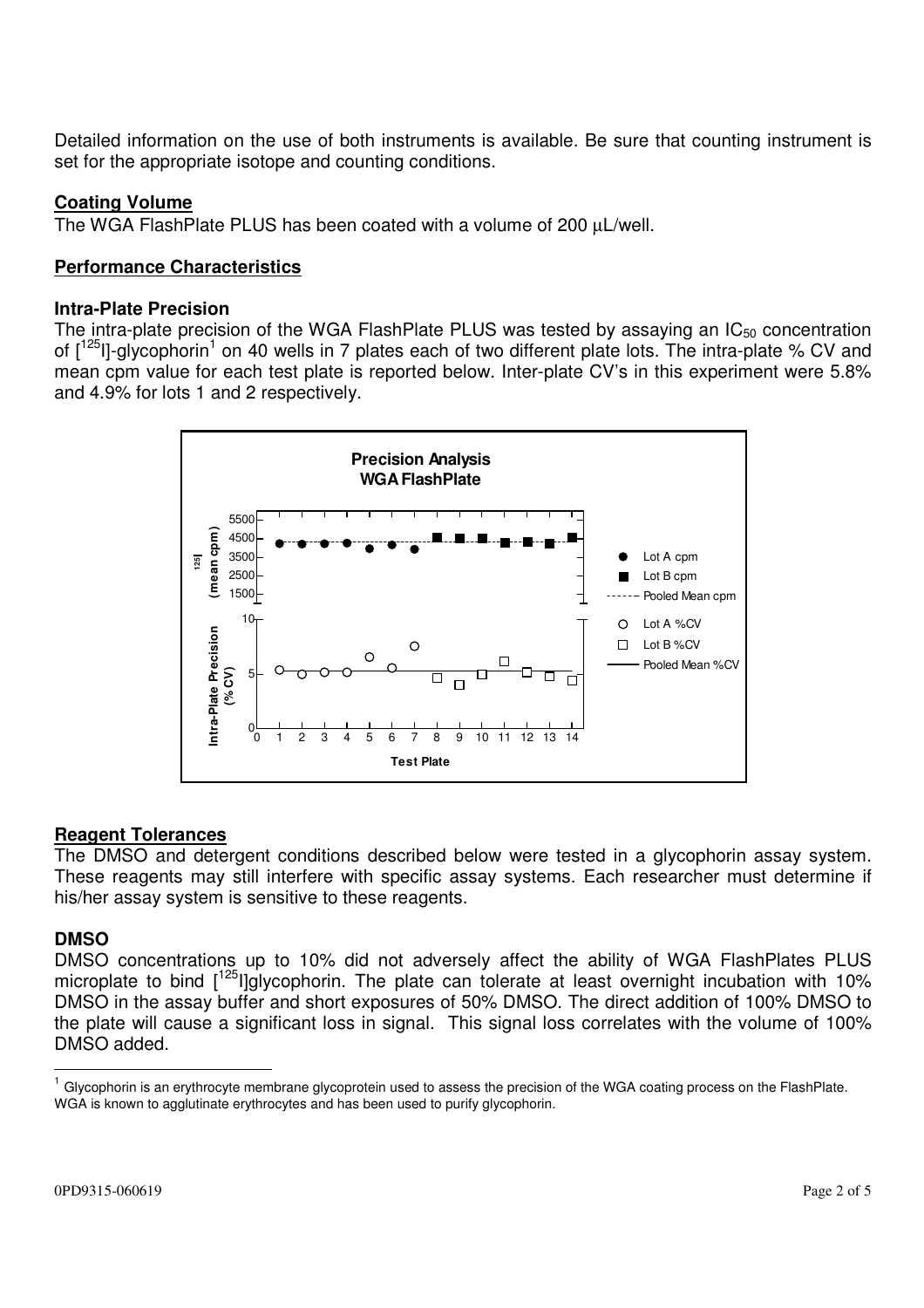#### **Detergents**

Detergent sensitivity was tested by adding 1% final concentration of detergent or no detergent to assay buffer and running an [<sup>125</sup>l]-glycophorin binding assay. N = 24 for each determination. B<sub>0</sub> and  $IC_{50}$  signal is plotted as a % of no detergent control. This data demonstrates that the WGA FlashPlate is compatible with up to 1% concentrations of Triton X-100, Tween-20 or Zwittergent in the assay buffer.



## **Receptor-Ligand Binding Assay Application Data**



#### Angiotensin II Receptor Assay on WGA FlashPlate

A saturation curve on WGA FlashPlates (Figure 1) was determined for Cloned Human Angiotensin II receptor subtype 2 from HeLa Cells (PerkinElmer Cat.# CRM-069,  $B_{max} = 1.5$  pmole/mg membrane protein). Angiotensin receptor was added at 2 µg/well in the presence of increasing amounts of  $[^{125}]]$ [Sar<sup>1</sup>, Ile<sup>8</sup>]-Angiotensin II tracer (PerkinElmer Cat.# NEX248). The reported  $K_d$  for [Sar<sup>1</sup>, Ile<sup>8</sup>]-Angiotensin II and this receptor is 0.16 nM.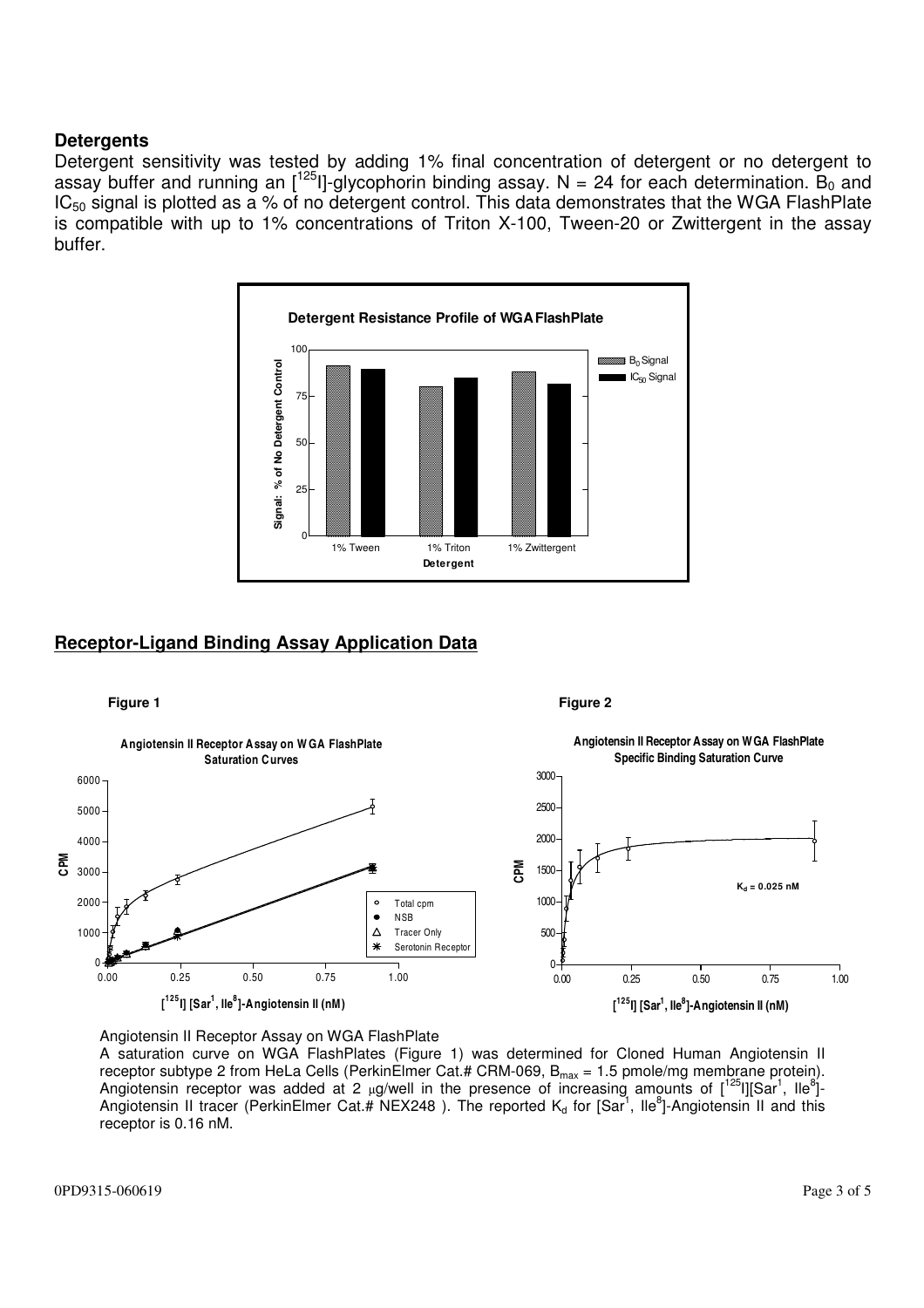Non-specific binding (NSB) was determined in the presence of 0.2 µM cold [Sar<sup>1</sup>, Ile<sup>8</sup>]-Angiotensin II. "Tracer Only" represents cpm for wells without receptor. "SeratoninR" represents a negative control of an irrelevant receptor added at the same concentration  $(2 \mu g/well)$  and made in the same cell line (HeLa) as the Angiotensin receptor. The three control curves are superimposable. Error bars represent the 95% confidence interval around the mean cpm  $(\pm 1.96 \times SD)$ . N=3 for each point. Figure 2 shows data from the same experiment corrected for NSB. The  $K<sub>d</sub>$  determined from this experiment is 0.025nM, close to the reported literature value of 0.16 nM.

## **Assay Development Recommendations: Receptor-Ligand Binding Assays on WGA FlashPlate**

## **Receptor – Ligand Selection**

- Receptor-ligand combinations that work best on WGA FlashPlates generally meet the following criteria:
	- Receptor Expression:  $B_{max} \approx 1$ pM/mg protein
	- <sup>125</sup>l Ligand
	- Ligand Affinity: ≈1nM
- It is recommended that the optimal concentration of membrane receptor for an assay be determined by titration. Generally, 1 to 10 µg/well of membrane preparation will give optimal conditions. The optimal concentration is dependent on the receptor expression  $(B_{max})$ , ligand specific activity and non-specific binding. A high expression level or purity of the receptor can overcome some of the requirements listed above.

## **Buffers**

- Detergents, proteins or other additives may help reduce non-specific binding. However, these agents may also prevent ligand-receptor binding or prevent receptor preparations from binding to the plate. Specific systems have different sensitivities and which must be determined by the investigator. Detergents are generally not recommended in the assay buffer formulations for most receptors and should not be used unless required.
- If a given receptor-ligand system has been characterized on a assay different technology, such as filtration, the buffer system for that technology provides a useful starting point for buffer optimization.

## **Assay Procedure**

- WGA FlashPlates can be used either by simultaneously incubating receptors membrane and ligands or by pre-coating plates with receptor membranes prior to ligand addition. Simultaneous incubation of receptor with ligand is often preferable because the number of assay steps is minimized.
- Incubation time for receptor/ligand simultaneous addition is generally a minimum of 3 hours at ambient temperature to a maximum of 24 hours or more. This varies depending upon the properties of the receptor-ligand interaction and the desired performance criteria. Endogenous proteases in the membrane preparation may limit extended incubations unless appropriate precautions are used (e.g., protease inhibitors or incubation at 4°C).
- Assay kinetics should be examined in order to determine when the assay reaches equilibrium. The homogeneous assay format of the WGA FlashPlate allows you to take multiple readings of the